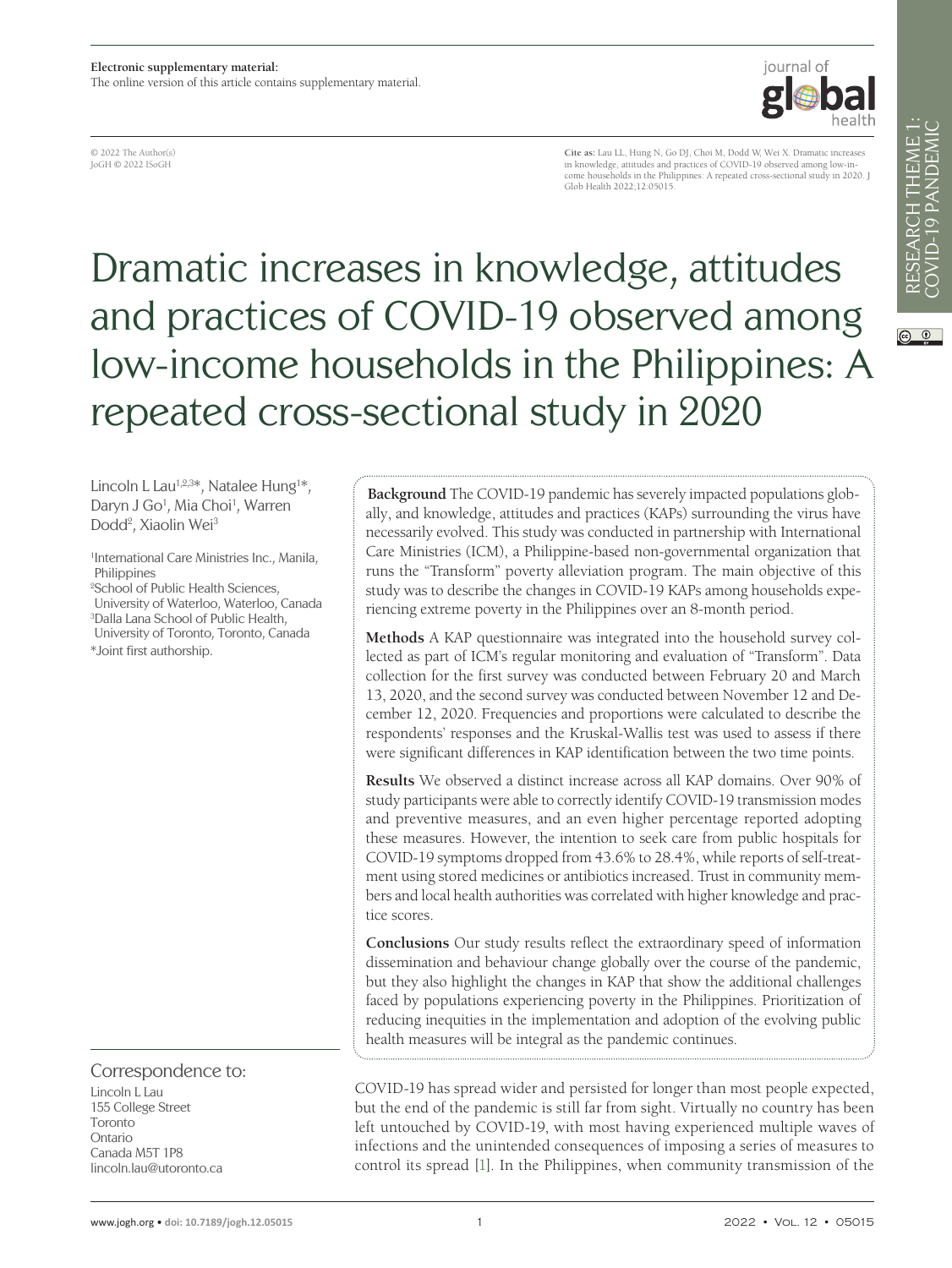virus was detected towards the end of February 2020 [2], the government rapidly imposed sweeping enhanced community quarantine (ECQ) measures, including strict stay-at-home orders, curfews, the suspension of public transport and any operation of economic activity that was deemed "non-essential" [\[3](#page-11-1)]. For many regions in the Philippines, especially those considered "high-risk", these measures were in place for months, but the consequences of limiting economic activity led to the loosening of lockdown restrictions in May 2020 [\[4](#page-11-2)]. However, an accelerated spread of the virus soon followed, with a daily average of over 2000 incident cases of COVID-19 from July to September 2020, more than double the figures in June 2020 [[2](#page-11-3)]. Hospitals, especially in the national capital region, came close to full capacity [\[5](#page-11-4)[,6](#page-11-5)]. To ease the burdens on the health care system, ECQ measures were reimposed in August 2020, with modifications to allow some industries to operate at reduced capacities [\[4](#page-11-2)]. With a return to stay-at-home orders and restrictions on economic activity, life was significantly disrupted for most of the population in the Philippines, with magnified effects for those without fixed incomes or savings to sustain living costs [\[7](#page-11-6)].

A previous study on the knowledge, attitudes, and practices (KAP) of COVID-19 among households experiencing extreme poverty in the Philippines was conducted between February 20 and March 13, 2020 [\[8](#page-11-7)]. These participants were surveyed before the first surge in COVID-19 cases that overwhelmed the health care system and led to wide enforcement of lockdown measures. The survey was repeated at the end of 2020 and captured an entirely different landscape: while infection numbers had declined slightly from the summer to about 1000 cases daily, populations had lived through extended lockdown restrictions and ongoing community spread of the virus. Given the severe and widespread impacts of the pandemic, in addition to ongoing information campaigns about ways to combat COVID-19, improvements in knowledge surrounding the virus and adherence to preventive measures over time would be expected. However, there are vast differences in how diverse populations have experienced the pandemic, in which inequalities in socioeconomic resources can heavily influence access to information, protective equipment, and health care [6,9].

The objectives of this study were 3-fold: 1) To describe the changes in COVID-19 KAPs among households experiencing extreme poverty in the Philippines over a period of about 8 months, 2) to examine the socio-demographic characteristics correlated with COVID-19 knowledge and practices during the second survey period, and 3) to assess whether receiving targeted health education was correlated with greater KAP towards COVID-19.

## METHODS

### Study design

This study was conducted in partnership with International Care Ministries (ICM), a Philippine-based non-governmental organization (NGO) working to support extreme low-income households through a poverty-alleviation program called "Transform". ICM's "Transform" program works exclusively with individuals and households experiencing extreme poverty, defined by the organization as households that report having a daily income below US\$0.50 per person [\[10\]](#page-11-8). Embedded within "Transform" are health training sessions that ordinarily focus on areas such as hygiene, sanitation, disease prevention and nutrition. As the pandemic progressed, a module on COVID-19 was integrated into the program in April 2020, and included topics such as transmission routes of COVID-19, social distancing, hand hygiene reminders, and encouragement of face mask use. Not all participants who were enrolled were able to complete the "Transform" program due to various disruptions related to COVID-19, however, this allowed us to examine the effect of health education on KAP in this context.

The survey was carried out from November 12, 2020, to December 12, 2020, about 8 months since the first COVID-19 KAP questionnaire was administered (**[Figure](#page-2-0) 1**) [\[8](#page-11-7)]. As with the previous study, the household survey data were collected as part of ICM's regular monitoring and evaluation of "Transform". For study purposes, we will refer to the first survey as "the early pandemic period", and the second survey as the "mid-pandemic period", as the pandemic is ongoing and still evolving. All "Transform" participants were pre-screened by ICM and partnering community leaders to be experiencing extreme poverty based on self-reported income and physical dwelling characteristics. The subset of participants surveyed was different than in the previous study, but given Transform's homogenous recruitment process, both samples should represent the same socio-demographic background.

The KAP questions for the respondents were identical to those used during the early pandemic period, covering the domains of knowledge (awareness of the COVID-19, modes of transmission, effective preventive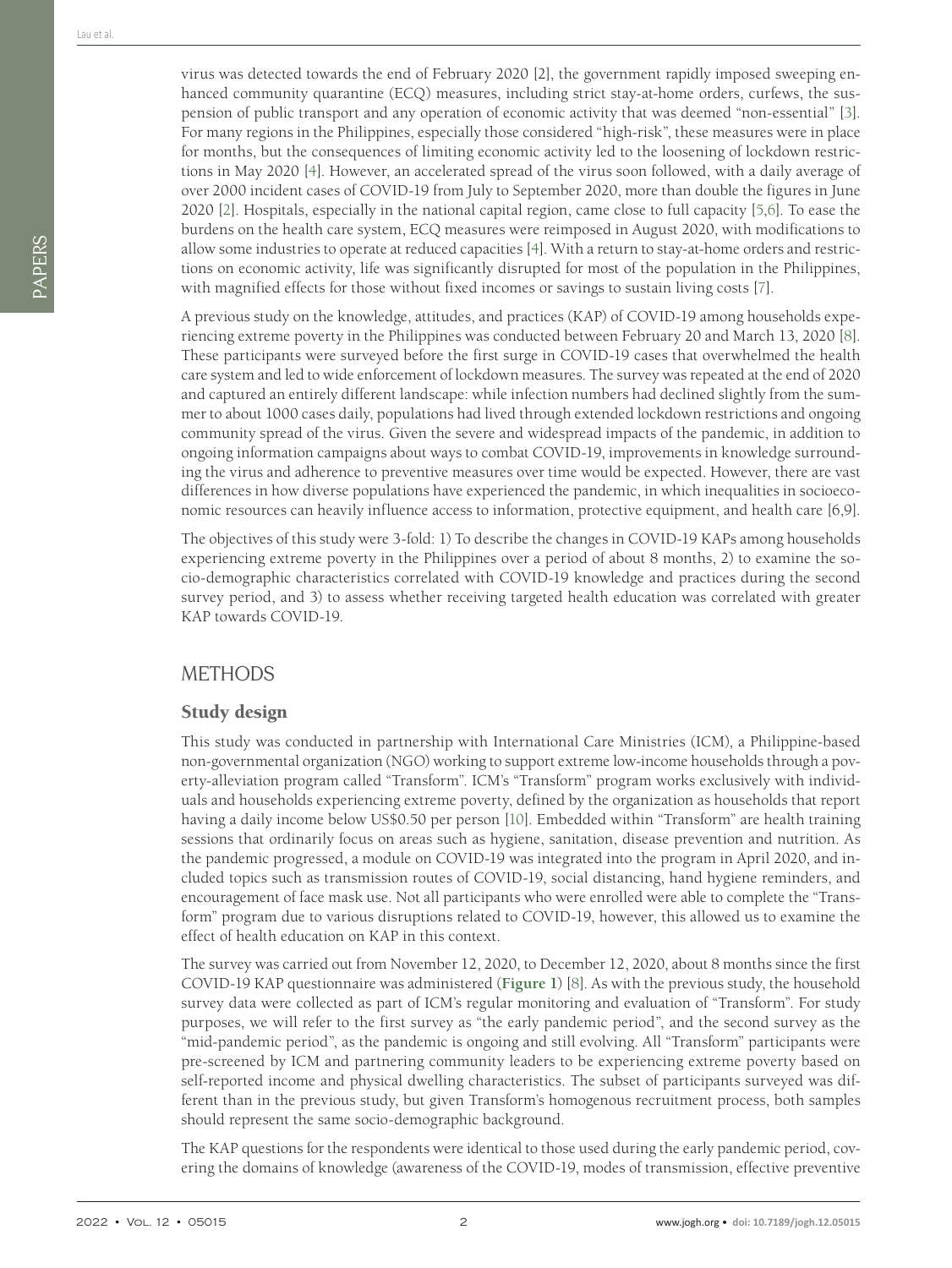PAPERS

<span id="page-2-0"></span>

**Figure 1.** Confirmed COVID-19 cases over time in the Philippines and International Care Ministries (ICM) survey periods.

measures), attitudes (perception of life disruption due to COVID-19, worry about contracting the virus), practices (preventive measures adopted), and sources consulted for information about COVID-19 (see **[On](#page-11-9)line [Supplementary](#page-11-9) Document** for the full list of questions). These surveys were translated from English to local languages (Tagalog, Bisaya, and Hiligaynon), and subsequently back-translated to ensure accuracy.

COVID-19 precautions were implemented throughout the data collection process to ensure the safety of the survey enumerators and the respondents. Enumerator training included modules on proper mask usage and hygiene practices, safety precautions, and surveying strategies, such as organizing seating arrangements to maintain social distancing and surveying outdoors or in well-ventilated areas. These training sessions were conducted online where possible, and arrangements for grouped off-site online training were made for enumerators who were unable to access the online training at home due to poor internet connectivity, in compliance with local gathering restrictions. Reverse transcription-polymerase chain reaction (RT-PCR) COVID-19 tests were provided at ICM's regional field office sites, and enumerators were required to submit a negative test prior to entering the communities. Data collection periods were phased across field office sites to account for testing needs and local travel restrictions. Upon arrival at the household, enumerators were instructed to first inquire if anyone in the household was confirmed or suspected of being infected with COVID-19, being monitored for COVID-19, or currently undergoing quarantine. If so, this was noted by the enumerators and the survey was not conducted.

Households in rural, urban, and coastal settings from the following twenty provinces in the Philippines were surveyed: Palawan, North Cotabato, Zamboanga Del Sur, Misamis Occidental, Zamboanga Del Norte, Sultan Kudarat, Zamboanga Sibugay, Sarangani, Davao Del Sur, South Cotabato, Guimaras, Siquijor, Antique, Aklan, Capiz, Iloilo, Negros Oriental, Bohol, Negros Occidental, and Cebu.

#### Statistical analysis

Frequencies and proportions were calculated for each KAP question from both surveys conducted during the early pandemic period and the mid-pandemic period. Given that our continuous outcome measures did not follow a normal distribution via examination by the Shapiro-Wilk test, the Kruskal-Wallis test was used to assess whether there were significant differences (*P*<0.05) in KAP identification between the two time points.

Additional analysis was conducted on responses from the mid-pandemic period. To examine the socio-demographic characteristics correlated with COVID-19 knowledge and practices, the Kruskal-Wallis test was used. Summary scores (range=0-5) for the number of COVID-19 transmission modes identified, the number of COVID-19 preventive measures identified, and the number of COVID-19 preventive measures tak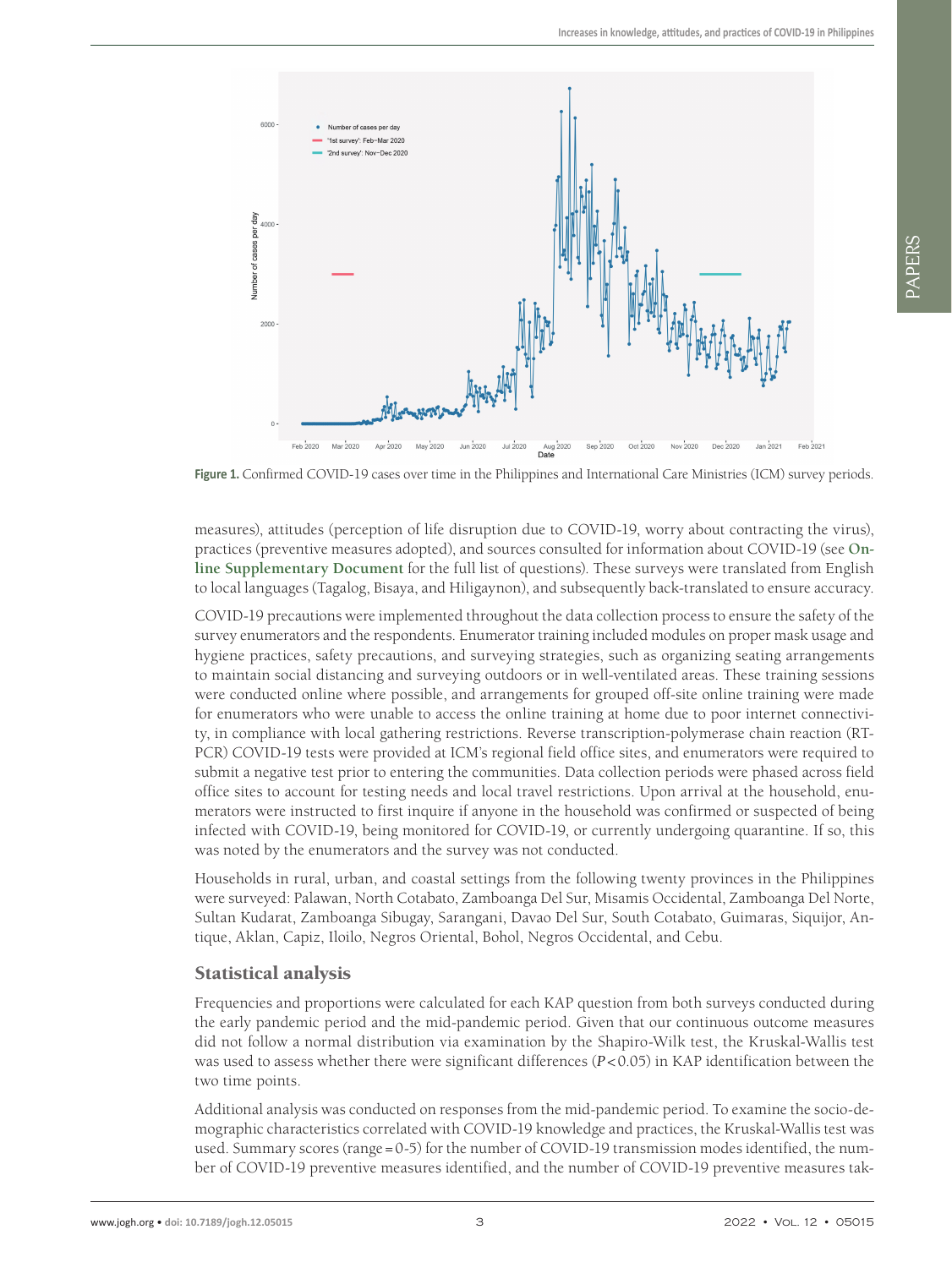The correlation of these socio-demographic characteristics with attitudes towards COVID-19 during the mid-pandemic period was also examined. Whether respondents were worried about contracting COVID-19 was used as the binary outcome measure. Odds ratios and 95% confidence intervals (CIs) were calculated using multivariable logistic regression. The number of COVID-19 transmission modes identified and whether respondents felt that their lives had been changed by the virus were also included as predictors in the model. All statistical analyses were conducted using Stata 13 (StataCorp, College Station, Texas, USA) [\[11](#page-11-10)] and R version 3.2.3 (R Core Team, R Foundation for Statistical Computing, Vienna, Austria) [\[12](#page-11-11)].

## Ethics approval

Data collection was approved by the University of Toronto Research Ethics Board (Protocol Number: 39138), and verbal informed consent for survey participation was obtained from all respondents.

## RESULTS

## Early pandemic period vs mid-pandemic period

#### *Respondent characteristics*

A total of 3354 participants representing 174 communities were targeted for the mid-pandemic period survey, of which 2453 participants from 158 communities were successfully surveyed (78.2%). This response rate was lower than for the early pandemic period survey (91.6%; 2224 participants) as some communities could not be accessed due to local COVID-19 travel restrictions. **[Table](#page-4-0) 1** compares the background characteristics of survey respondents from both the early  $(t_1)$  and mid-pandemic period  $(t_2)$ . The samples were highly comparable, as no significant differences were detected between them on most demographic characteristics: notably, over 90.0% of respondents at both time points were female, and the average age was 41.7 years old (SD=14.4) in the mid-pandemic period, compared to  $41.3$  years old  $(SD=14.6)$  in the earlier survey. From the characteristics where there were significant differences, we were able to observe some of the socio-economic ramifications due to COVID-19 in this population. Where 57.0% of respondents were living on less than US\$1.00 a day in early 2020, this figure had risen by 65.0% by the end of the year. As most of the respondents are day labourers, farmers, fishermen, and under-employed, frequent work disruptions caused by anti-epidemic measures, such as regional lockdowns and community quarantine restrictions, can have tremendous impacts on their income sources. The apparent movement of respondents from urban to rural areas may also reflect the decisions of households to relocate away from cities with strict and prolonged implementation of lockdown restrictions.

#### *Information sources*

Traditional media were still the dominant sources of information about COVID-19 (**[Table](#page-4-1) 2**). Television remained the most popular information source with about 85%  $(\mathrm{t_{2}})$  of respondents reporting using it to stay up to date about the virus, similar to the early pandemic period survey's report (*P*=0.600). The next most frequently sought information source, the radio, saw a dramatic increase in its reported use from  $56.1\%$  (t<sub>1</sub>) to 74.2%  $(t_2)$  ( $P<0.001$ ). Compared to the earlier survey, there were substantial increases in respondents who reported consulting other community members for information about COVID-19, notably friends, family or neighbours ( $t_1 = 43.4\%$ ,  $t_2 = 62.2\%$ ;  $P < 0.001$ ) and local government officials ( $t_1 = 22.9\%$ ,  $t_2 = 54.7\%$ ;  $P < 0.001$ ). While the use of social media (t<sub>1</sub> = 20.7%, t<sub>2</sub> = 33.9%; *P*<0.001) and internet sources (t<sub>1</sub> = 11.0%, t<sub>2</sub> = 18.8%; *P*<0.001) also increased, the use of digital media was comparatively less common.

#### *COVID-19 knowledge, attitudes and practices*

The mid-pandemic survey was conducted when COVID-19 was widespread both globally and in the Philippines. At this time, 99.3% of respondents reported having heard of the virus, compared to 94.0%  $(t_1)$  during the early pandemic period (**[Table](#page-5-0) 3**; *P*<0.001). It is evident that the effects of the virus and the associated policy restrictions to curb its spread were far-reaching, as the percentage of those who reported having their lives dis-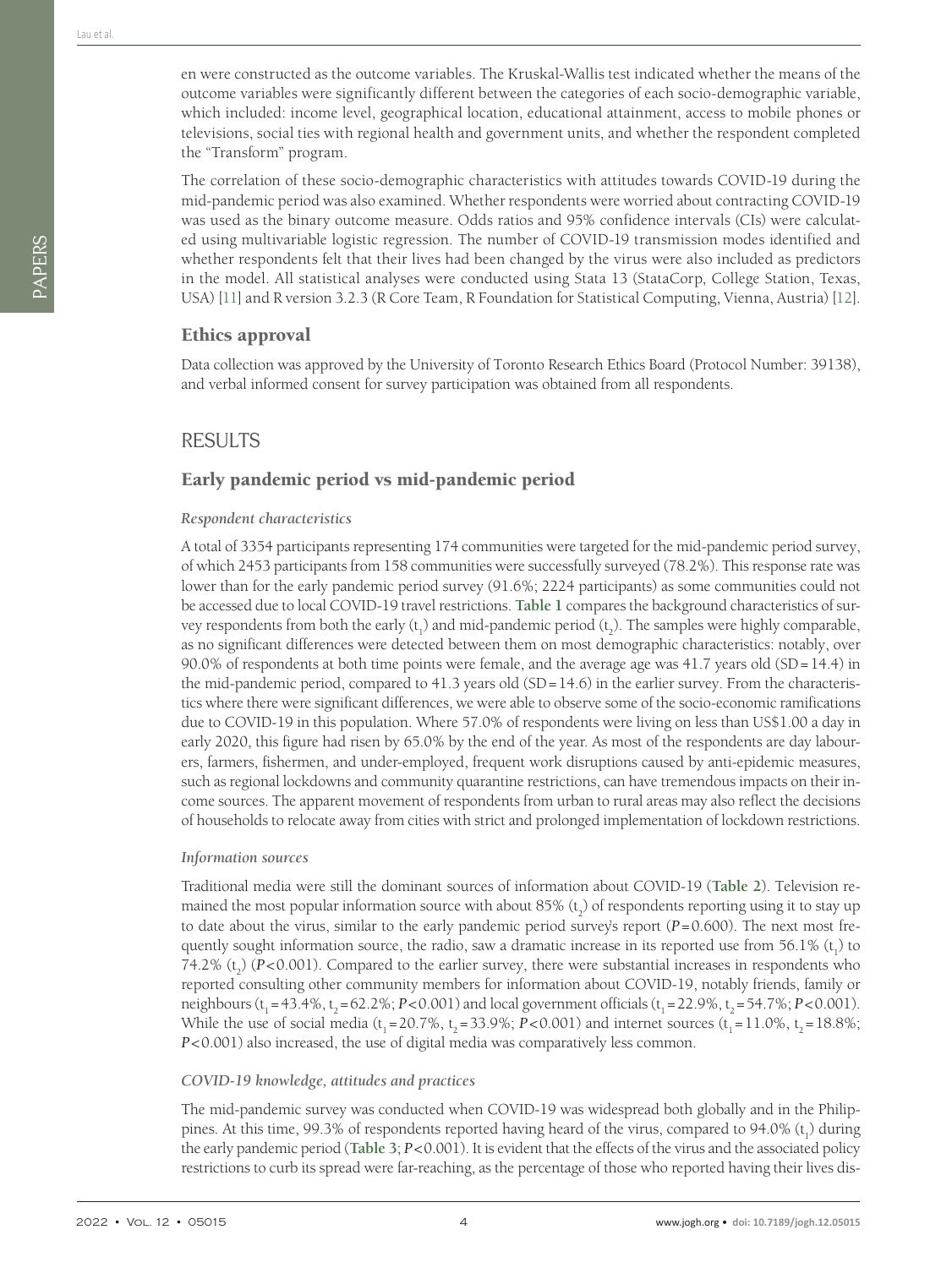<span id="page-4-0"></span>

| Table 1. Characteristics of study respondents, comparison of samples surveyed during the early vs mid-pandemic period |  |  |  |  |  |
|-----------------------------------------------------------------------------------------------------------------------|--|--|--|--|--|
|                                                                                                                       |  |  |  |  |  |

| <b>CHARACTERISTIC</b>     |                                                       | (N = 2224)     | <b>EARLY PANDEMIC PERIOD</b> | <b>MID-PANDEMIC PERIOD</b><br>(N = 2453) |      | P-VALUE* |  |  |
|---------------------------|-------------------------------------------------------|----------------|------------------------------|------------------------------------------|------|----------|--|--|
|                           |                                                       | $\mathbf n$    | $\%$                         | $\mathbf n$                              | $\%$ |          |  |  |
|                           | Female                                                | 2061           | 92.7                         | 2238                                     | 91.2 |          |  |  |
| Sex                       | Male                                                  | 163            | 7.3                          | 215                                      | 8.8  | 0.072    |  |  |
|                           | Less than 20 y old                                    | 50             | 2.2                          | 37                                       | 1.5  |          |  |  |
|                           | 20-39 y old                                           | 1080           | 48.6                         | 1198                                     | 48.8 |          |  |  |
| Age                       | 40-59 y old                                           | 783            | 35.2                         | 882                                      | 36.0 | 0.700    |  |  |
|                           | 60 y old and above                                    | 311            | 14.0                         | 336                                      | 13.7 |          |  |  |
|                           | No education                                          | 48             | 2.2                          | 73                                       | 3.0  |          |  |  |
|                           | Elementary                                            | 929            | 41.8                         | 1066                                     | 43.5 |          |  |  |
|                           | Partial high school                                   | 818            | 36.8                         | 894                                      | 36.4 | 0.026    |  |  |
| Education                 | High school graduate or ALS                           | 213            | 9.6                          | 207                                      | 8.4  |          |  |  |
|                           | Partial college or vocational school                  | 165            | 7.4                          | 157                                      | 6.4  |          |  |  |
|                           | Completed college-level or higher                     | 51             | 2.3                          | 56                                       | 2.3  |          |  |  |
|                           | Less than \$1.00                                      | 1262           | 56.7                         | 1572                                     | 64.1 |          |  |  |
| Income per person per day | \$1.00-\$2.00                                         | 710            | 31.9                         | 669                                      | 27.3 |          |  |  |
| (self-reported)           | Greater than \$2.00                                   | 248            | 11.2                         | 186                                      | 7.6  | < 0.001  |  |  |
|                           | Refuse to answer                                      | $\overline{O}$ | 0.0                          | 26                                       | 1.1  |          |  |  |
|                           | None                                                  | 491            | 22.1                         | 584                                      | 23.8 |          |  |  |
|                           | One                                                   | 1064           | 47.8                         | 1188                                     | 48.4 | 0.062    |  |  |
| Number of mobile phones   | Two                                                   | 480            | 21.6                         | 482                                      | 19.6 |          |  |  |
|                           | Three or more                                         | 189            | 8.5                          | 199                                      | 8.1  |          |  |  |
|                           | Yes                                                   | 1773           | 79.7                         | 1991                                     | 81.2 | 0.200    |  |  |
| Electricity               | No                                                    | 451            | 20.3                         | 462                                      | 18.8 |          |  |  |
|                           | Yes, and it is in working condition.                  | 1084           | 48.7                         | 1162                                     | 47.4 |          |  |  |
| Television                | Yes, but it is out of order or not<br>working anymore | 116            | 5.2                          | 229                                      | 9.3  | 0.700    |  |  |
|                           | N <sub>o</sub>                                        | 1024           | 46.0                         | 1062                                     | 43.3 |          |  |  |
|                           | Coastal                                               | 283            | 12.7                         | 317                                      | 12.9 |          |  |  |
|                           | Rural                                                 | 1725           | 77.6                         | 1965                                     | 80.1 |          |  |  |
| Geotype                   | Urban                                                 | 200            | 9.0                          | 159                                      | 6.5  | 0.047    |  |  |
|                           | Refuse to answer                                      | $\overline{O}$ | 0.0                          | 12                                       | 0.5  |          |  |  |
|                           | Yes                                                   | 1391           | 62.5                         | 1544                                     | 62.9 |          |  |  |
|                           | No                                                    | 824            | 37.1                         | 856                                      | 34.9 |          |  |  |
| PhilHealth                | I don't know                                          | $\overline{7}$ | 0.3                          | 5                                        | 0.2  | 0.200    |  |  |
|                           | Refuse to answer                                      | $\mathcal{O}$  | 0.0                          | 48                                       | 2.0  |          |  |  |

ALS – alternative learning system

\*Kruskal-Wallis rank sum test

#### <span id="page-4-1"></span>**Table 2.** Information sources for COVID-19 reported by survey respondents, early vs mid-pandemic period

| <b>QUESTION</b>                                         |             | <b>EARLY PANDEMIC PERIOD</b><br>(N = 2090) | <b>MID-PANDEMIC PERIOD</b><br>$(N = 2437)$ | P VALUE* |         |  |  |  |  |  |
|---------------------------------------------------------|-------------|--------------------------------------------|--------------------------------------------|----------|---------|--|--|--|--|--|
|                                                         | $\mathbf n$ | $\%$                                       | $\mathbf n$                                | $\%$     |         |  |  |  |  |  |
| Where did you learn and stay up to date about COVID-19? |             |                                            |                                            |          |         |  |  |  |  |  |
| Television                                              | 1786        | 85.5                                       | 2070                                       | 84.9     | 0.600   |  |  |  |  |  |
| Radio                                                   | 1173        | 56.1                                       | 1808                                       | 74.2     | < 0.001 |  |  |  |  |  |
| Social media (Facebook, Instagram, etc.)                | 432         | 20.7                                       | 825                                        | 33.9     | < 0.001 |  |  |  |  |  |
| Internet (websites, blogs, etc.)                        | 230         | 11.0                                       | 458                                        | 18.8     | < 0.001 |  |  |  |  |  |
| Friends, relatives, and/or neighbours                   | 908         | 43.4                                       | 1516                                       | 62.2     | < 0.001 |  |  |  |  |  |
| Local government officials                              | 479         | 22.9                                       | 1334                                       | 54.7     | < 0.001 |  |  |  |  |  |
| Announcements at work                                   | 51          | 2.4                                        | 180                                        | 7.4      | < 0.001 |  |  |  |  |  |
| Other                                                   | 10          | 0.5                                        | $\overline{5}$                             | 0.2      | 0.110   |  |  |  |  |  |

\*Kruskal-Wallis rank sum test

rupted by COVID-19 increased from 54.0% (t<sub>1</sub>) to 90.5% (t<sub>2</sub>) ([Table](#page-6-0) 4; *P*<0.001). This heightened awareness of the virus was also reflected in increased knowledge, as all COVID-19 transmission routes presented in the survey were identified by over 90%  $(t_2)$  of respondents. Identification of relevant preventive practices was also largely accurate, with increases in the selection of handwashing  $(t_1 = 82.2\%, t_2 = 95.2\%; P < 0.001)$ , face masks (t<sub>1</sub> = 49.0%, t<sub>2</sub> = 94.4%; *P*<0.001), hand sanitizers (t<sub>1</sub> = 44.4%, t<sub>2</sub> = 81.2%; *P*<0.001), and staying away from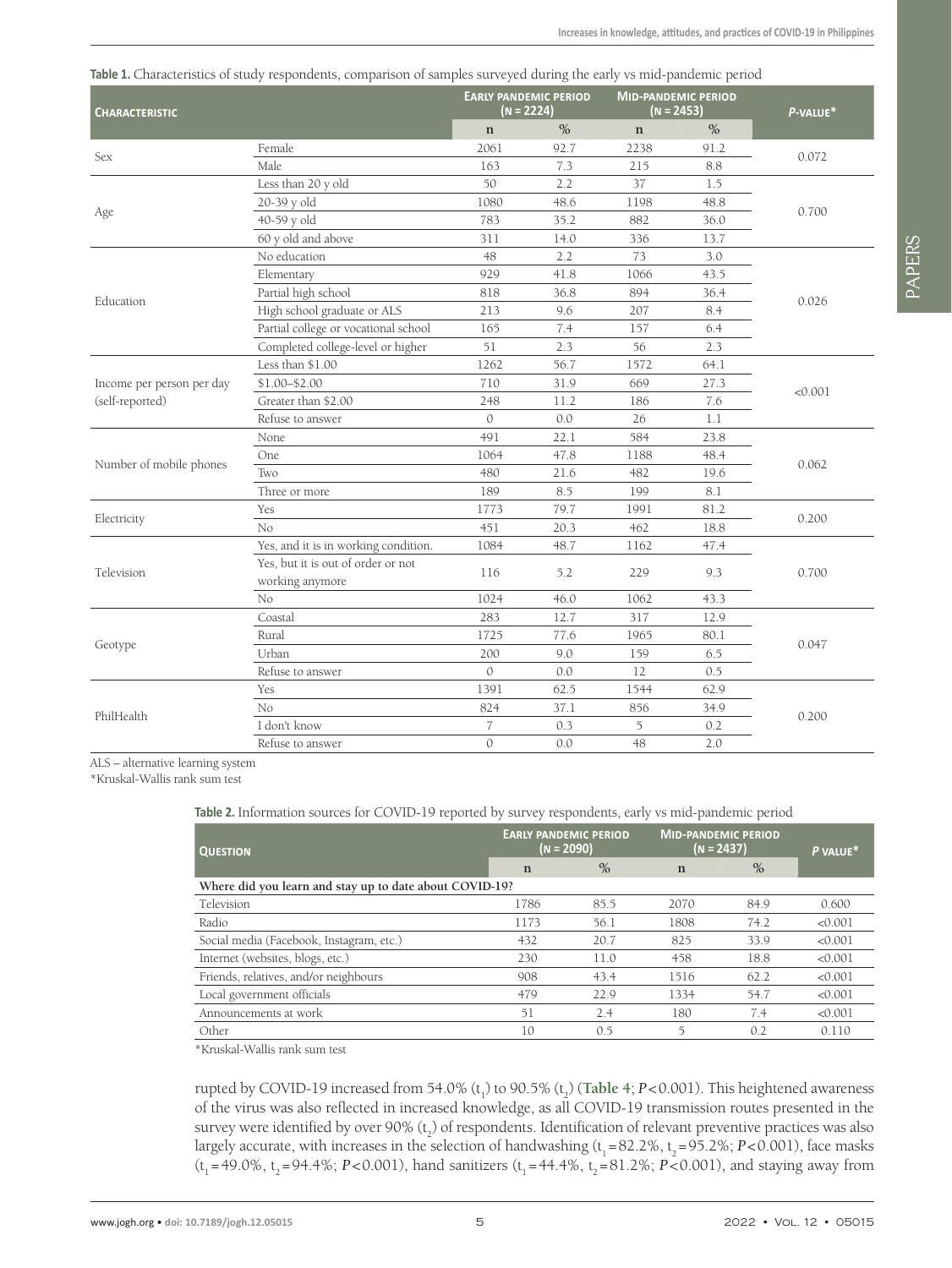<span id="page-5-0"></span>

| $\circ$<br>O                                                                                         |             |                                            |                                          |          |         |
|------------------------------------------------------------------------------------------------------|-------------|--------------------------------------------|------------------------------------------|----------|---------|
| <b>QUESTIONS</b>                                                                                     |             | <b>EARLY PANDEMIC PERIOD</b><br>(N = 2090) | <b>MID-PANDEMIC PERIOD</b><br>(N = 2437) | P-VALUET |         |
|                                                                                                      | $\mathbf n$ | $\%$                                       | $\mathbf n$                              | $\%$     |         |
| Knowledge                                                                                            |             |                                            |                                          |          |         |
| Have you heard of COVID-19?*                                                                         |             |                                            |                                          |          | < 0.001 |
| Yes                                                                                                  | 2090        | 94.0                                       | 2437                                     | 99.3     |         |
| No                                                                                                   | 117         | 5.3                                        | 15                                       | 0.6      |         |
| Don't know                                                                                           | 17          | 0.8                                        | 1                                        | < 0.1    |         |
| Can COVID-19 be transmitted (caught or spread) by                                                    |             |                                            |                                          |          |         |
| Coughing and sneezing?                                                                               |             |                                            |                                          |          | < 0.001 |
| Yes                                                                                                  | 1870        | 89.5                                       | 2319                                     | 95.2     |         |
| No                                                                                                   | 116         | 5.6                                        | 79                                       | 3.2      |         |
| Don't know                                                                                           | 104         | 5.0                                        | 39                                       | 1.6      |         |
| Face to face talking?                                                                                |             |                                            |                                          |          | < 0.001 |
| Yes                                                                                                  | 1735        | 83.0                                       | 2299                                     | 94.3     |         |
| No                                                                                                   | 206         | 9.9                                        | 90                                       | 3.7      |         |
| Don't know                                                                                           | 149         | 7.1                                        | 48                                       | 2.0      |         |
| Handshakes or hugs?                                                                                  |             |                                            |                                          |          | < 0.001 |
| Yes                                                                                                  | 1698        | 81.2                                       | 2289                                     | 93.9     |         |
| No                                                                                                   | 252         | 12.1                                       | 102                                      | 4.2      |         |
| Don't know                                                                                           | 140         | 6.7                                        | 46                                       | 1.9      |         |
| Touching an item someone else touched?                                                               |             |                                            |                                          |          | < 0.001 |
| Yes                                                                                                  | 1518        | 72.6                                       | 2242                                     | 92.0     |         |
| No                                                                                                   | 376         | 18.0                                       | 143                                      | 5.9      |         |
| Don't know                                                                                           | 196         | 9.4                                        | 52                                       | 2.1      |         |
| Sharing and eating from the same dish?                                                               |             |                                            |                                          |          | < 0.001 |
| Yes                                                                                                  | 1774        | 84.9                                       | 2294                                     | 94.1     |         |
| No                                                                                                   | 193         | 9.2                                        | 99                                       | 4.1      |         |
| Don't know                                                                                           | 123         | 5.9                                        | 44                                       | 1.8      |         |
| How can you protect yourself against COVID-19?                                                       |             |                                            |                                          |          |         |
| Hand washing                                                                                         | 1719        | 82.2                                       | 2321                                     | 95.2     | < 0.001 |
| Face masks                                                                                           | 1024        | 49.0                                       | 2301                                     | 94.4     | < 0.001 |
| Hand sanitizer                                                                                       | 927         | 44.4                                       | 1980                                     | 81.2     | < 0.001 |
| Staying away from people who are sick                                                                | 677         | 32.4                                       | 1977                                     | 81.1     | < 0.001 |
| Vitamins, Calamansi tea or other citrus fruit, herbal rem-                                           |             |                                            |                                          |          |         |
| edies                                                                                                | 683         | 32.7                                       | 1218                                     | 50.0     | < 0.001 |
| Avoiding large crowds                                                                                | 849         | 40.6                                       | 1641                                     | 67.3     | < 0.001 |
| Drinking alcohol                                                                                     | 66          | 3.2                                        | 103                                      | 4.2      | 0.059   |
| Changing clothes often or after being in public                                                      | 225         | 10.8                                       | 691                                      | 28.4     | <0.001  |
| Ginger pouch                                                                                         | 24          | $1.1\,$                                    | 186                                      | 7.6      | < 0.001 |
| Other                                                                                                | 72          | 3.4                                        | 27                                       | 1.1      | < 0.001 |
| If you have symptoms like fever, cough, and sore through, what would you do? (select all that apply) |             |                                            |                                          |          |         |
| Stay at home and wait to get better                                                                  | 762         | 36.5                                       | 1610                                     | 66.1     | < 0.001 |
| Use stored medicine at home                                                                          | 724         | 34.6                                       | 1226                                     | 50.3     | < 0.001 |
| Contact barangay health worker (community health<br>worker)                                          | 1033        | 49.4                                       | 1332                                     | 54.7     | < 0.001 |
| Seek antibiotics                                                                                     | 423         | 20.2                                       | 693                                      | 28.4     | 0.001   |
| Visit RHU                                                                                            | 720         | 34.4                                       | 948                                      | 38.9     | 0.002   |
| Visit a pharmacy                                                                                     | 309         | 14.8                                       | 480                                      | 19.7     | 0.001   |
| Visit a public hospital                                                                              | 911         | 43.6                                       | 692                                      | 28.4     | < 0.001 |
| Visit a private hospital                                                                             | 252         | 12.1                                       | 275                                      | 11.3     | 0.400   |
| See the local hilot (traditional medicine)                                                           | 145         | 6.9                                        | 323                                      | 13.3     | < 0.001 |
| Other                                                                                                | 46          | 2.2                                        | 70                                       | 2.9      | 0.200   |
| I don't know                                                                                         | 15          | $0.7\,$                                    | $\frac{7}{2}$                            | 0.3      | 0.038   |
|                                                                                                      |             |                                            |                                          |          |         |

RHU – rural health unit

\*The sample size for this question was n=2224 and n=2453 for the early pandemic period and the mid-pandemic period, respectively. Only individuals who responded "Yes" were asked to complete the subsequent knowledge, attitudes, and practices (KAP) questions. †Kruskal-Wallis rank sum test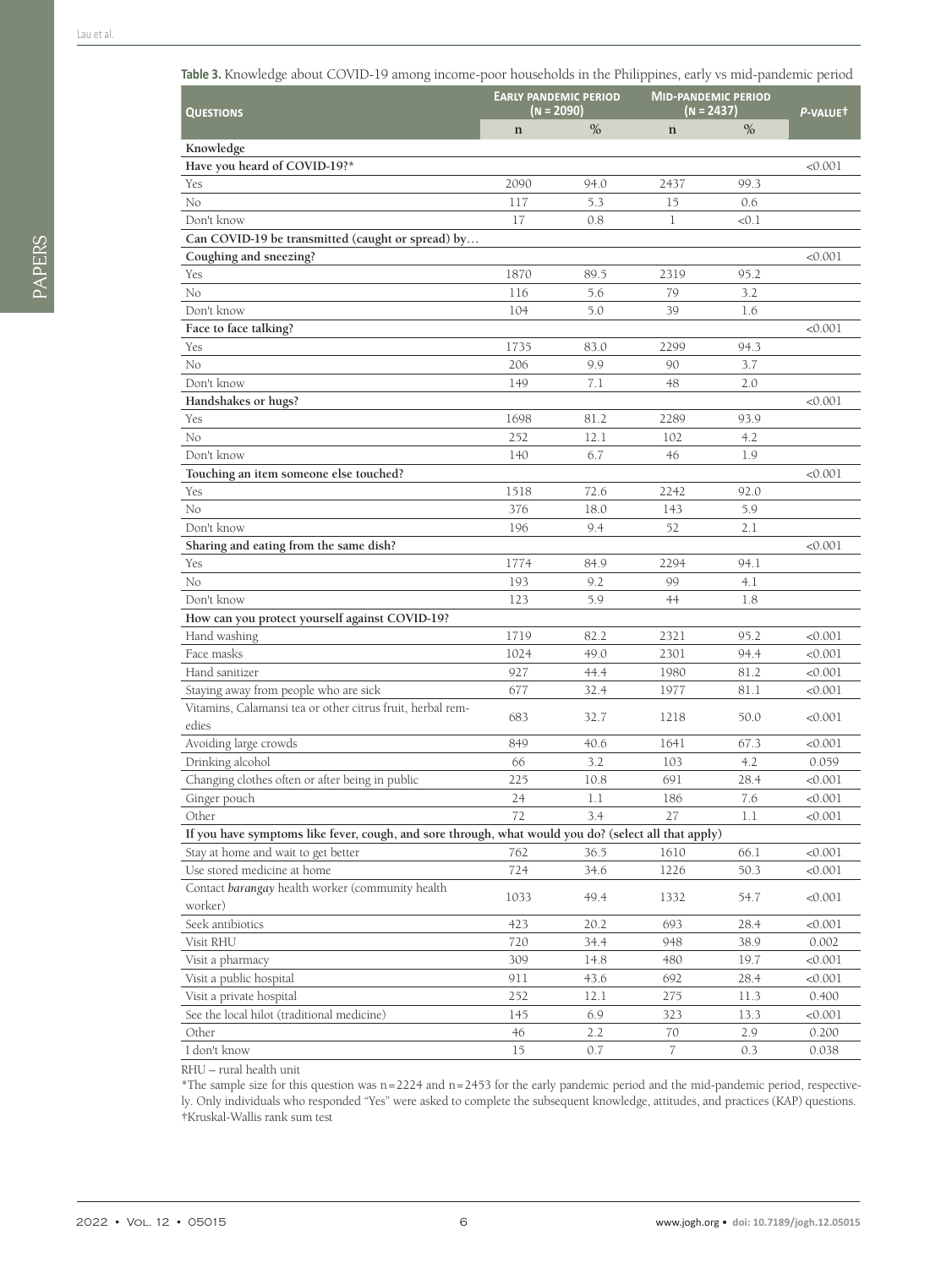<span id="page-6-0"></span>**Table 4.** Attitudes and practices toward COVID-19 among income-poor households in the Philippines, early vs mid-pandemic period

| <b>QUESTIONS</b>                                                        | <b>PERIOD (N = 2090)</b> | <b>EARLY PANDEMIC</b> | <b>MID-PANDEMIC</b><br><b>PERIOD (N = 2437)</b> | P-VALUE* |         |
|-------------------------------------------------------------------------|--------------------------|-----------------------|-------------------------------------------------|----------|---------|
|                                                                         | $\mathbf n$              | $\%$                  | $\mathbf n$                                     | $\%$     |         |
| <b>Attitudes</b>                                                        |                          |                       |                                                 |          |         |
| Has your daily life been disturbed (interrupted, changed) by COVID-19?  |                          |                       |                                                 |          | < 0.001 |
| Yes                                                                     | 1128                     | 54.0                  | 2205                                            | 90.5     |         |
| No                                                                      | 962                      | 46.0                  | 232                                             | 9.5      |         |
| Do you worry about contracting COVID-19?                                |                          |                       |                                                 |          | < 0.001 |
| Yes                                                                     | 1679                     | 80.3                  | 2320                                            | 95.2     |         |
| No                                                                      | 411                      | 19.7                  | 117                                             | 4.8      |         |
| Practices                                                               |                          |                       |                                                 |          |         |
| Because of COVID-19                                                     |                          |                       |                                                 |          |         |
| Do you avoid crowded places?                                            |                          |                       |                                                 |          | < 0.001 |
| Yes                                                                     | 1314                     | 62.9                  | 2361                                            | 96.9     |         |
| No                                                                      | 752                      | 36.0                  | 73                                              | 3.0      |         |
| Don't know                                                              | 24                       | 1.1                   | 3                                               | 0.1      |         |
| Do you wash your hands more frequently?                                 |                          |                       |                                                 |          | < 0.001 |
| Yes                                                                     | 1879                     | 89.9                  | 2410                                            | 98.9     |         |
| No                                                                      | 196                      | 9.4                   | 21                                              | 0.9      |         |
| Don't know                                                              | 15                       | 0.7                   | 6                                               | 0.2      |         |
| Do you have access (can you buy or receive) to alcohol, hand sanitizer? |                          |                       |                                                 |          |         |
| (or have you bought more recently?)                                     |                          |                       |                                                 |          | < 0.001 |
| Yes                                                                     | 1484                     | 71.0                  | 2340                                            | 96.0     |         |
| No                                                                      | 577                      | 27.6                  | 90                                              | 3.7      |         |
| Don't know                                                              | 29                       | 1.4                   | 7                                               | 0.3      |         |
| Do you wear a face mask now because of the new coronavirus?             |                          |                       |                                                 |          | < 0.001 |
| Yes                                                                     | 585                      | 28.0                  | 2394                                            | 98.2     |         |
| No                                                                      | 1479                     | 70.8                  | 40                                              | 1.6      |         |
| Don't know                                                              | 26                       | 1.2                   | 3                                               | 0.1      |         |
| Do you keep a distance from people with influenza-like symptoms (flu/   |                          |                       |                                                 |          | < 0.001 |
| colds)?                                                                 |                          |                       |                                                 |          |         |
| Yes                                                                     | 1378                     | 65.9                  | 2113                                            | 86.7     |         |
| No                                                                      | 696                      | 33.3                  | 320                                             | 13.1     |         |
| Don't know                                                              | 16                       | 0.8                   | $\overline{4}$                                  | 0.2      |         |

\*Kruskal-Wallis rank sum test

people who are sick  $(t_1 = 32.4\%, t_2 = 81.1\%, P < 0.001)$  as ways to protect themselves from COVID-19. An increase was also seen for the option of avoiding large crowds  $(t<sub>1</sub> = 40.6\%, t<sub>2</sub> = 67.3\%; P < 0.001)$ , but its relatively lower identification as a preventive practice may be because it is less relevant in remote rural and coastal areas. Drastic improvements in practices were also observed compared to the early pandemic period, with almost universal implementation of recommended preventive measures among survey respondents, including avoiding crowded places (t<sub>1</sub> = 62.9%, t<sub>2</sub> = 96.9%; *P*<0.001), hand washing (t<sub>1</sub> = 89.9%, t<sub>2</sub> = 98.9%; *P*<0.001), having access to hand sanitisers  $(t_1 = 71.0\%, t_2 = 96.0\%; P < 0.001)$ , and wearing face masks  $(t_1 = 28.0\%; t_2 = 98.2\%;$ *P*<0.001). Notably, in both surveys, the percentage of respondents who reported *practising* these preventive measures was greater than the percentage of those who *identified* it as a preventive measure.

There were also changes in what respondents reported they would do if they displayed COVID-19 symptoms. There were noteworthy increases in the number of people who reported they would stay at home and wait to get better (t<sub>1</sub> = 36.5%, t<sub>1</sub> = 66.1%; *P*<0.001), use stored medicine at home (t<sub>1</sub> = 34.6%, t<sub>1</sub> = 50.3%; *P*<0.001), or seek antibiotics  $(t_1 = 20.2\%, t_1 = 28.4\%; P < 0.001)$ , whereas the intention to visit public hospitals saw a substantial drop from 43.6%  $(t_1)$  to 28.4%  $(t_2)$  (*P*<0.001).

#### *Determinants of COVID-19 KAPs during the mid-pandemic period*

We further examined the socio-demographic characteristics correlated with COVID-19 knowledge and practices during the mid-pandemic period (**[Table](#page-7-0) 5**). In general, those with higher educational attainment identified and practised a greater number of preventive measures against COVID-19. Having access to at least one phone or a working television was also correlated with adopting preventive practices. Trust in the community,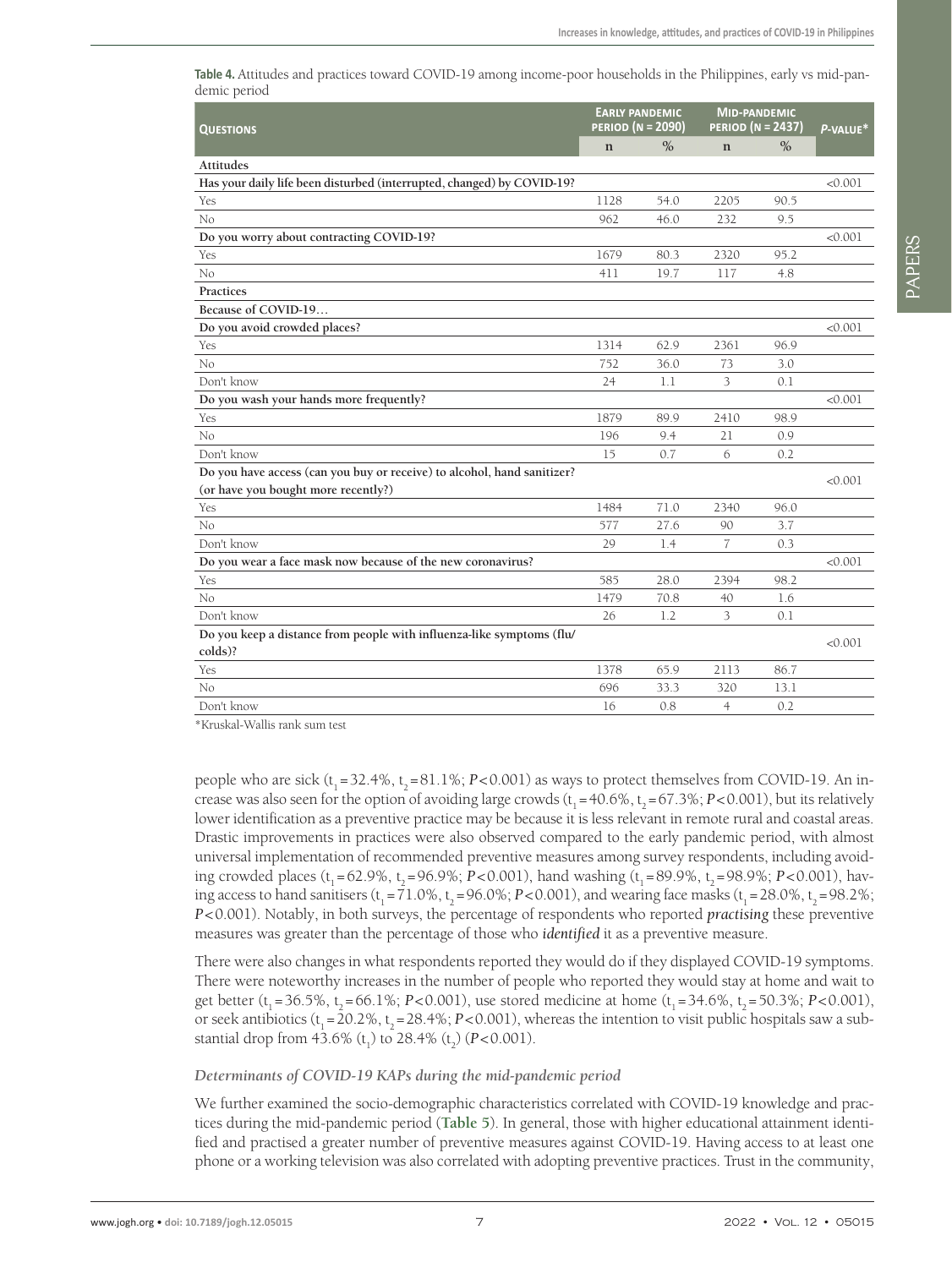<span id="page-7-0"></span>

| <b>VARIABLES</b>                      |      | <b>SION MODES IDENTIFIED</b> |          | <b>NUMBER OF COVID-19 TRANSMIS-</b> |      |           | <b>MEASURES IDENTIFIED</b> |         |      | NUMBER OF COVID-19 PREVENTIVE NUMBER OF COVID-19 PREVENTIVE<br><b>MEASURES TAKEN</b> |          |         |
|---------------------------------------|------|------------------------------|----------|-------------------------------------|------|-----------|----------------------------|---------|------|--------------------------------------------------------------------------------------|----------|---------|
|                                       | Mean | <b>SD</b>                    | $\chi^2$ | P-value                             | Mean | <b>SD</b> | $\chi^2$                   | P-value | Mean | <b>SD</b>                                                                            | $\chi^2$ | P-value |
| Income                                |      |                              | 5.33     | 0.070                               |      |           | 2.96                       | 0.228   |      |                                                                                      | 0.25     | 0.884   |
| Less than \$1.00                      | 4.71 | 0.92                         |          |                                     | 4.18 | 1.07      |                            |         | 4.77 | 0.53                                                                                 |          |         |
| \$1.00-\$2.00                         | 4.76 | 0.89                         |          |                                     | 4.19 | 1.04      |                            |         | 4.75 | 0.62                                                                                 |          |         |
| Greater than \$2.00                   | 4.73 | 1.03                         |          |                                     | 4.32 | 1.00      |                            |         | 4.74 | 0.66                                                                                 |          |         |
| Geotype                               |      |                              | 1.99     | 0.370                               |      |           | 2.54                       | 0.281   |      |                                                                                      | 4.45     | 0.108   |
| Urban                                 | 4.52 | 1.30                         |          |                                     | 4.27 | 0.94      |                            |         | 4.72 | 0.61                                                                                 |          |         |
| Rural                                 | 4.74 | 0.87                         |          |                                     | 4.17 | 1.08      |                            |         | 4.76 | 0.58                                                                                 |          |         |
| Coastal                               | 4.73 | 0.98                         |          |                                     | 4.30 | 0.96      |                            |         | 4.84 | 0.41                                                                                 |          |         |
| Education                             |      |                              | 5.72     | 0.334                               |      |           | 15.14                      | 0.010   |      |                                                                                      | 24.95    | 0.000   |
| No education                          | 4.68 | 1.07                         |          |                                     | 4.22 | 1.13      |                            |         | 4.73 | 0.69                                                                                 |          |         |
| Elementary                            | 4.71 | 0.93                         |          |                                     | 4.12 | 1.10      |                            |         | 4.71 | 0.65                                                                                 |          |         |
| Partial high school                   | 4.73 | 0.91                         |          |                                     | 4.20 | 1.06      |                            |         | 4.82 | 0.46                                                                                 |          |         |
| High school graduate or ALS           | 4.71 | 0.93                         |          |                                     | 4.38 | 0.89      |                            |         | 4.81 | 0.48                                                                                 |          |         |
| Partial college or vocational school  | 4.69 | 0.97                         |          |                                     | 4.39 | 0.87      |                            |         | 4.80 | 0.55                                                                                 |          |         |
| Completed college-level or higher     | 4.91 | 0.68                         |          |                                     | 4.35 | 0.89      |                            |         | 4.91 | 0.29                                                                                 |          |         |
| Has at least one phone                |      |                              | 1.26     | 0.262                               |      |           | 1.45                       | 0.229   |      |                                                                                      | 11.97    | 0.001   |
| No                                    | 4.68 | 0.98                         |          |                                     | 4.15 | 1.09      |                            |         | 4.70 | 0.65                                                                                 |          |         |
| Yes                                   | 4.73 | 0.91                         |          |                                     | 4.21 | 1.05      |                            |         | 4.79 | 0.53                                                                                 |          |         |
| Has a working TV                      |      |                              | 2.26     | 0.133                               |      |           | 0.94                       | 0.332   |      |                                                                                      |          |         |
| No                                    | 4.71 | 0.92                         |          |                                     | 4.21 | 1.06      |                            |         | 4.74 | 0.59                                                                                 | 6.56     | 0.010   |
| Yes                                   | 4.73 | 0.93                         |          |                                     | 4.18 | 1.05      |                            |         | 4.79 | 0.54                                                                                 |          |         |
| Trusts neighbor                       |      |                              | 6.65     | 0.156                               |      |           | 47.36                      | < 0.001 |      |                                                                                      | 13.12    | 0.011   |
| No trust                              | 4.68 | 0.97                         |          |                                     | 4.38 | 0.90      |                            |         | 4.77 | 0.50                                                                                 |          |         |
| Tentatively trust                     | 4.79 | 0.85                         |          |                                     | 4.43 | 0.94      |                            |         | 4.84 | 0.43                                                                                 |          |         |
| Neutral                               | 4.72 | 0.91                         |          |                                     | 4.11 | 1.03      |                            |         | 4.79 | 0.48                                                                                 |          |         |
| Moderately trust                      | 4.71 | 0.94                         |          |                                     | 4.11 | 1.10      |                            |         | 4.71 | 0.67                                                                                 |          |         |
| Very trusting                         | 4.68 | 0.98                         |          |                                     | 4.30 | 1.09      |                            |         | 4.78 | 0.56                                                                                 |          |         |
| Trusts barangay health station or RHU |      |                              | 15.17    | 0.004                               |      |           | 11.18                      | 0.025   |      |                                                                                      | 17.78    | 0.001   |
| No trust                              | 4.08 | 1.78                         |          |                                     | 3.58 | 1.38      |                            |         | 4.58 | 0.51                                                                                 |          |         |
| Tentatively trust                     | 4.72 | 0.98                         |          |                                     | 4.17 | 1.08      |                            |         | 4.79 | 0.56                                                                                 |          |         |
| Neutral                               | 4.59 | 1.12                         |          |                                     | 4.13 | 1.06      |                            |         | 4.73 | 0.63                                                                                 |          |         |
| Moderately trust                      | 4.78 | 0.81                         |          |                                     | 4.19 | 1.07      |                            |         | 4.75 | 0.56                                                                                 |          |         |
| Very trusting                         | 4.76 | 0.84                         |          |                                     | 4.28 | 1.01      |                            |         | 4.83 | 0.49                                                                                 |          |         |
| Knows the barangay captain            |      |                              | 3.38     | 0.066                               |      |           | 0.24                       | 0.624   |      |                                                                                      | 4.85     | 0.028   |
| No                                    | 4.91 | 0.41                         |          |                                     | 4.26 | 0.99      |                            |         | 4.70 | 0.50                                                                                 |          |         |
| Yes                                   | 4.71 | 0.94                         |          |                                     | 4.19 | 1.06      |                            |         | 4.77 | 0.57                                                                                 |          |         |
| "Transform" graduate                  |      |                              | 2.63     | 0.105                               |      |           | 0.40                       | 0.525   |      |                                                                                      | 0.05     | 0.817   |
| No                                    | 4.70 | 0.95                         |          |                                     | 4.17 | 1.09      |                            |         | 4.75 | 0.63                                                                                 |          |         |
| Yes                                   | 4.73 | 0.92                         |          |                                     | 4.21 | 1.03      |                            |         | 4.78 | 0.51                                                                                 |          |         |

SD – standard deviation, RHU – rural health unit, ALS – alternative learning system

especially in local health clinics (ie, *barangay* health stations or rural health units [RHUs]), possibly played a key role in determining COVID-19 knowledge and practices. Respondents who reported higher levels of trust in their neighbours, on average, correctly identified and adopted more COVID-19 preventive measures. Higher levels of trust in respondents' barangay health station or RHU were correlated with greater average scores on all three outcomes: correct identification of COVID-19 transmission routes, and preventive measures identified and taken. Lastly, and perhaps surprisingly, being a graduate of "Transform" did not have a significant effect on KAP scores.

In the investigation of risk perception attitudes (**[Table](#page-8-0) 6**), similar to the early pandemic period, respondents who had greater knowledge of transmission modes (OR=1.67; 95% CI=1.46-1.90) and those who reported having their daily life disturbed by COVID-19 (OR=6.04; 95% CI=3.66-9.96) were more likely to report being worried about contracting the virus.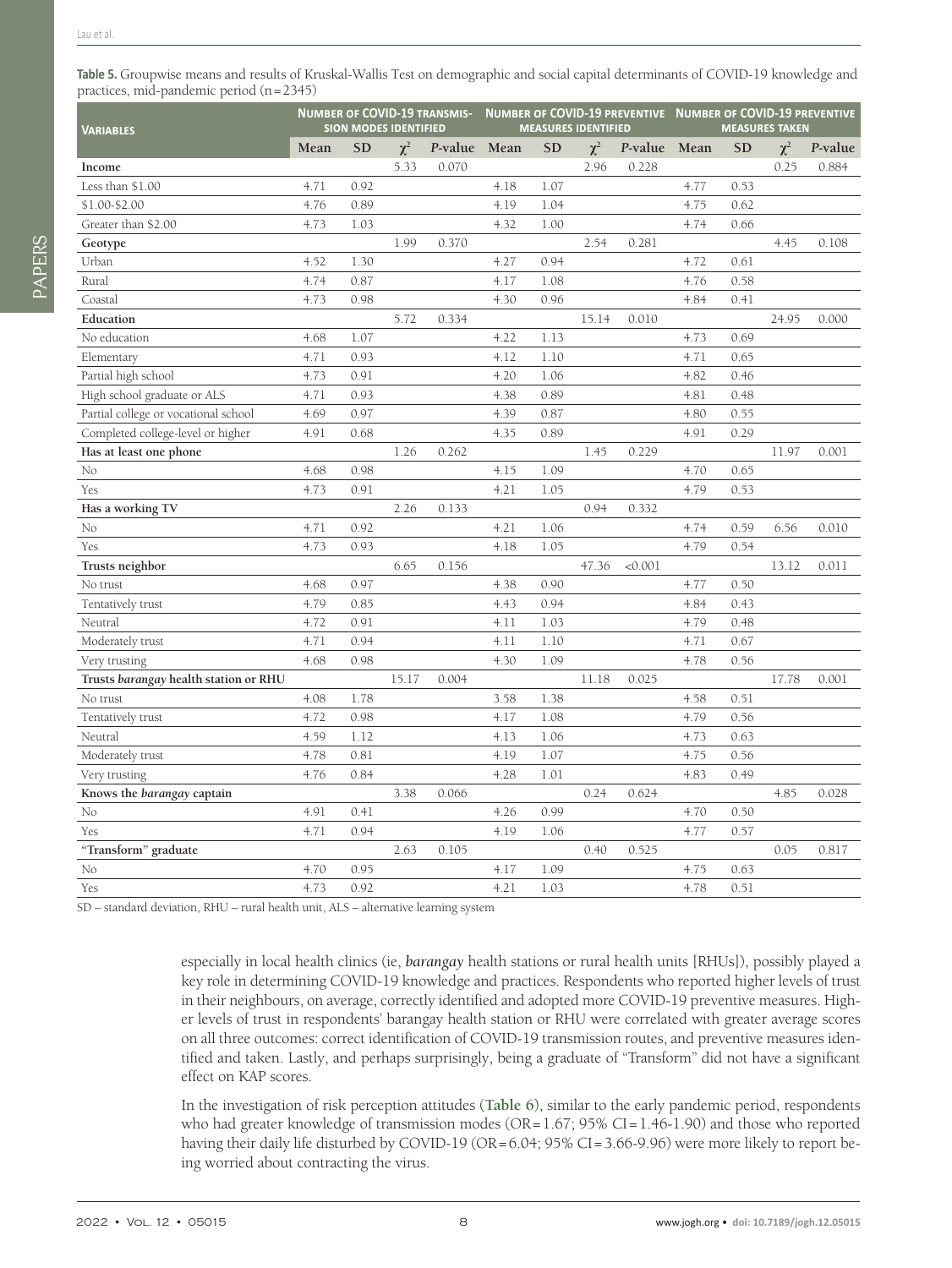<span id="page-8-0"></span>**Table 6.** Results of logistic regression of demographic, social capital and KAP determinants of COVID-19 risk perception attitudes, mid-pandemic period (n=2345)

|                                                                       | <b>WORRIED ABOUT CONTRACTING THE VIRUS</b> |         |  |  |  |  |
|-----------------------------------------------------------------------|--------------------------------------------|---------|--|--|--|--|
| <b>VARIABLES</b>                                                      | OR (95% CI)                                | P-value |  |  |  |  |
| <b>Income</b>                                                         |                                            |         |  |  |  |  |
| Less than \$1.00                                                      | (ref)                                      |         |  |  |  |  |
| \$1.00-\$2.00                                                         | $0.99(0.54-1.79)$                          | 0.967   |  |  |  |  |
| Greater than \$2.00                                                   | $0.56(0.25-1.26)$                          | 0.158   |  |  |  |  |
| Geotype                                                               |                                            |         |  |  |  |  |
| Rural                                                                 | (ref)                                      |         |  |  |  |  |
| Urban                                                                 | $6.13(0.90 - 41.76)$                       | 0.064   |  |  |  |  |
| Coastal                                                               | $0.87(0.42 - 1.81)$                        | 0.720   |  |  |  |  |
| Has at least one phone                                                | $0.56(0.29-1.07)$                          | 0.080   |  |  |  |  |
| Has a working TV                                                      | $1.35(0.79-2.30)$                          | 0.274   |  |  |  |  |
| Trusts barangay health station or RHU                                 |                                            |         |  |  |  |  |
| No trust                                                              | (ref)                                      |         |  |  |  |  |
| Tentatively trust                                                     | $2.33(0.35-15.47)$                         | 0.380   |  |  |  |  |
| Neutral                                                               | 2.91 (0.49-17.32)                          | 0.240   |  |  |  |  |
| Moderately trust                                                      | 4.44 (0.74-26.58)                          | 0.103   |  |  |  |  |
| Very trusting                                                         | 3.15 (0.52-19.05)                          | 0.212   |  |  |  |  |
| Knows the barangay captain                                            | $0.32(0.03-3.63)$                          | 0.359   |  |  |  |  |
| "Transform" graduate                                                  | $1.20(0.72 - 1.99)$                        | 0.492   |  |  |  |  |
| Life has been disturbed (interrupted, changed) by the new coronavirus |                                            |         |  |  |  |  |
| No                                                                    | (ref)                                      |         |  |  |  |  |
| Yes                                                                   | $6.04(3.66-9.96)$                          | < 0.001 |  |  |  |  |
| Number of COVID-19 transmission modes identified 1.67 (1.46-1.90)     |                                            | < 0.001 |  |  |  |  |

OR – odds ratio, RHU – rural health unit

## **DISCUSSION**

The COVID-19 pandemic has severely impacted populations globally, and capturing the experiences of those in lower socioeconomic positions is crucial to supporting the ongoing development of equitable pandemic management strategies [\[13\]](#page-11-12). In this study, we had the opportunity to examine changes in COVID-19 KAPs among households experiencing extreme poverty in the Philippines over a period of about 8 months.

#### Changes in KAP over time

During the early pandemic period, we found that knowledge of transmission routes was high, but there was low identification and adoption of appropriate preventive measures against COVID-19 [\[8](#page-11-7)]. By the mid-pandemic period, there was a dramatic increase across all KAP domains: over 90% of our study respondents correctly identified COVID-19 transmission modes and preventive measures, with an even higher percentage reporting adopting these measures. Due to the unique nature of this pandemic, these relatively rapid changes were not unexpected. With the speed and scale of the pandemic's spread and the drastic mitigation measures implemented globally, remaining insulated from the effects of the virus, either directly via infection or indirectly as a result of changes to daily routines, was almost impossible. This reality likely fueled the sense of urgency to stay informed and respond appropriately, along with widespread fear and confusion, ceaseless supply of information, and the many lingering unknowns [\[14](#page-11-13),[15](#page-11-14)].

The changes in KAP responses were particularly apparent in the domain of implementation of preventive practices, where all measures except the keeping of distance from people with influenza-like symptoms were put into practice by over 95% of the respondents. Use of face masks saw the most dramatic increase, from 28.0% of respondents during the early pandemic period, to 98.2% during the mid-pandemic period, which likely reflected the massive shift in global recognition of face masking as an effective preventive measure [[16](#page-11-15)[-19](#page-11-16)]. Even with the expansion of face masks usage globally, cross-national comparisons show that adoption of this preventive measure in the Philippines was particularly high. A survey conducted in October 2020 found that, among the 27 countries surveyed, the Philippines was consistently the frontrunner in reports of face mask use outside the home, at work, in shops and on public transport [\[20](#page-12-0)]. Similar trends were observed for numerous other non-pharmaceutical interventions (NPIs) as well, where the Philippines reported one of, if not the highest, implementation of preventive practices such as improving hand sanitation and social distancing [\[21](#page-12-1)].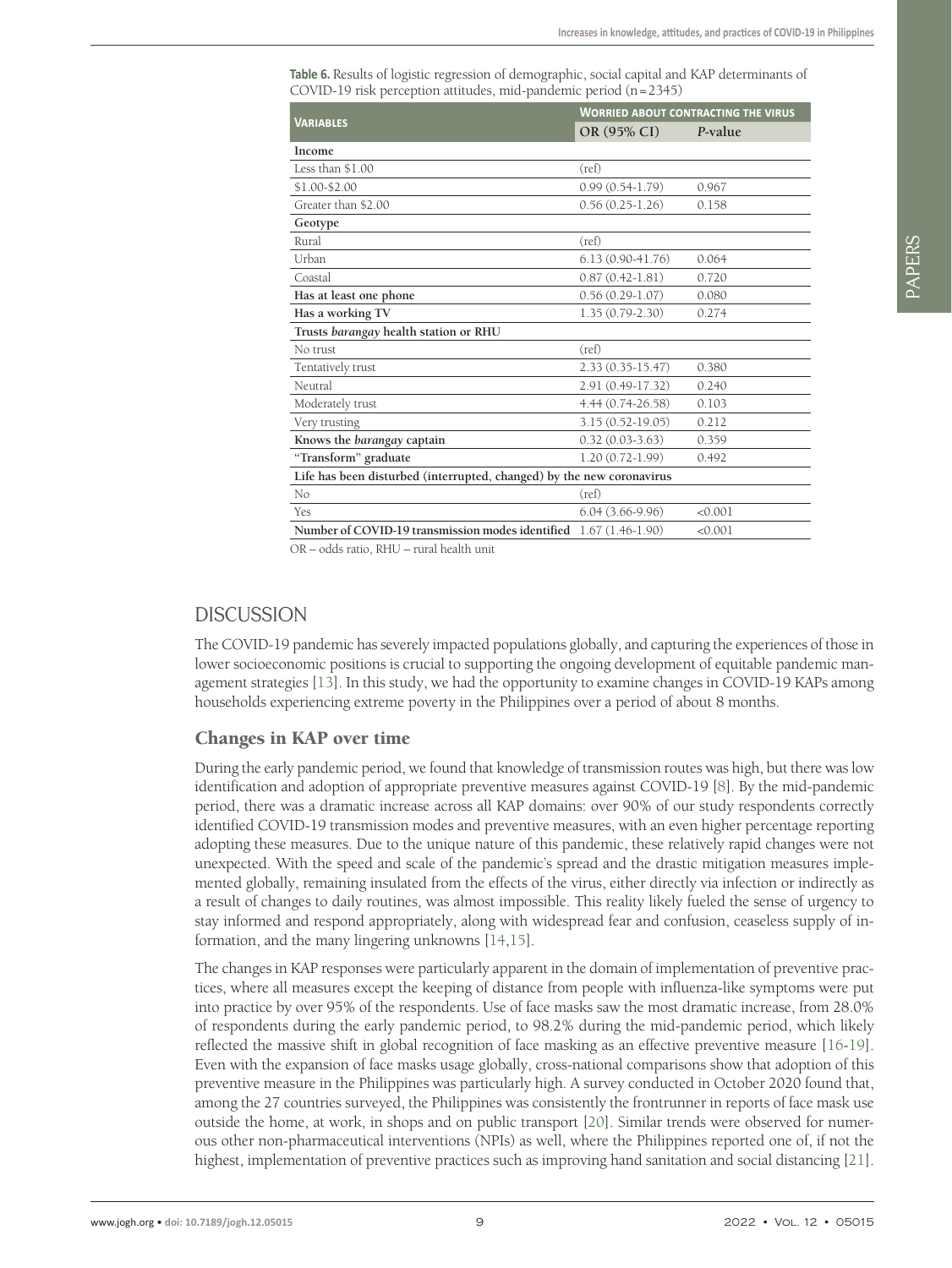While the value placed on adhering to such NPIs has been generally higher among Asian countries compared to Europe and the Americas [\[22](#page-12-2)], these attitudes seem to be additionally magnified in the Philippines. Information campaigns organised by the Philippines' Department of Health that promoted practices such as face masking, hand sanitation, and social distancing as the "minimum public health standards" against COVID-19 may be one reason for high NPI adherence [\[23](#page-12-3)]. However, increased frequency and consistency in public health messaging are unlikely to be the only reasons, as we also observed that some respondents who reported practicing certain measures had not identified them as preventive practices. In the Philippines, the government adopted a highly militarized approach in response to COVID-19, where the police and military were brought in to strictly enforce lockdown measures as early as March 2020 [[4\]](#page-11-2). The rhetoric pushed by government officials was that the national action plan against COVID-19 is fundamentally rooted in discipline and compliance to the minimum public health standards, over and above testing, tracing, or scaling up the health care system [[4\]](#page-11-2). The public was warned that violators of these standards or of community quarantine orders would be arrested, and these measures were stringently carried out, often without warning [\[24](#page-12-4)]. High implementation of preventive practices, therefore, may have been more in response to the government's rhetoric of discipline and following orders, rather than the association of these practices as acts that reduce the risk of COVID-19 transmission.

Government and health authorities may have perceived the disciplinary approach in enforcement of pandemic response measures as necessarily strong due to the lack of health sector preparedness to respond. The primary care system in the Philippines was quickly overwhelmed with severe shortages in testing capacity, hospital beds, and medical workers [\[25,](#page-12-5)[26](#page-12-6)], even though only those with serious or critical symptoms received referrals to public hospitals [\[27](#page-12-7)]. Due to the highly decentralized nature of the health system in the Philippines, health service quality and capacity differs across the country, with ensuing implications on primary care access for individuals experiencing poverty [\[28](#page-12-8)]. Our results are therefore not surprising, as they show that, during the mid-pandemic period, only 28.4% participants had the intention to seek treatment from public hospitals, compared to 43.6% during the early pandemic period. Concerns about visiting places with increased risk of disease transmission or mistrust surrounding infection prevention and control protocols may have decreased intentions to access and use public hospitals. Given the severely reduced income due to COVID-19 movement restrictions, many individuals experiencing extreme poverty would also not have been able to afford travel expenses to the health facility or any out-of-pocket expenses not covered by the national health insurance program [[29\]](#page-12-9). The social costs of seeking care would have also had to be taken into consideration, including experiencing socioeconomic status discrimination at public health care facilities [[29\]](#page-12-9) or exclusion from their community due to the stigma associated with contracting the virus [[30\]](#page-12-10). Health systems worldwide, even those that were thought to be prepared [\[31](#page-12-11),[32](#page-12-12)], have come under pressure as a result of COVID-19, so it is perhaps unsurprising that existing patterns of exclusion remained unchanged. Challenges to health care access are still magnified for those with limited resources, and the decision of our participants *not* to seek care from public institutions during times of crises speaks volumes about the long-standing inequities in the organisation of the Philippines' health system.

We also observed a rise in reports of self-treatment using stored medicine at home, which would have likely included over-the-counter medication for relief of respiratory symptoms associated with COVID-19. However, with the volume of information sharing and the potential for misinformation, the increase might have also reflected the increased use of drugs that have limited or inconclusive evidence as a treatment against the virus. The trend of turning to antibiotics for treatment has similar implications. Antibiotics are not effective against viral diseases such as COVID-19 and are only appropriate if patients have a bacterial co-infection, and their misuse can contribute to the threat of antimicrobial resistance [\[33](#page-12-13)]. With public health care systems at full capacity, people experiencing poverty face even higher barriers to health care access and are at risk of being pushed into seeking alternative means of self-treatment that may be misinformed.

## The role of trust in public health messaging

Given the remarkable increases in KAP scores between the two data collection periods, further analyses using only mid-pandemic data were conducted for additional insights into the factors that were beneficial for improving KAP in this population. Interestingly, KAP scores did not differ significantly between ICM's "Transform" graduates who had received targeted health training about COVID-19 and those who had not completed the training. We may attribute the apparent lack of effect of targeted health education to the unique nature of COVID-19; with its far-reaching effects, respondents were likely saturated with information from other channels about transmission modes, preventive practices, and the importance of implementing them [[34\]](#page-12-14). Conversely, it was trust in neighbours and local health clinics that was correlated with higher KAP scores, and this effect was still detected despite many participants attaining near-perfect scores. In a large-scale public health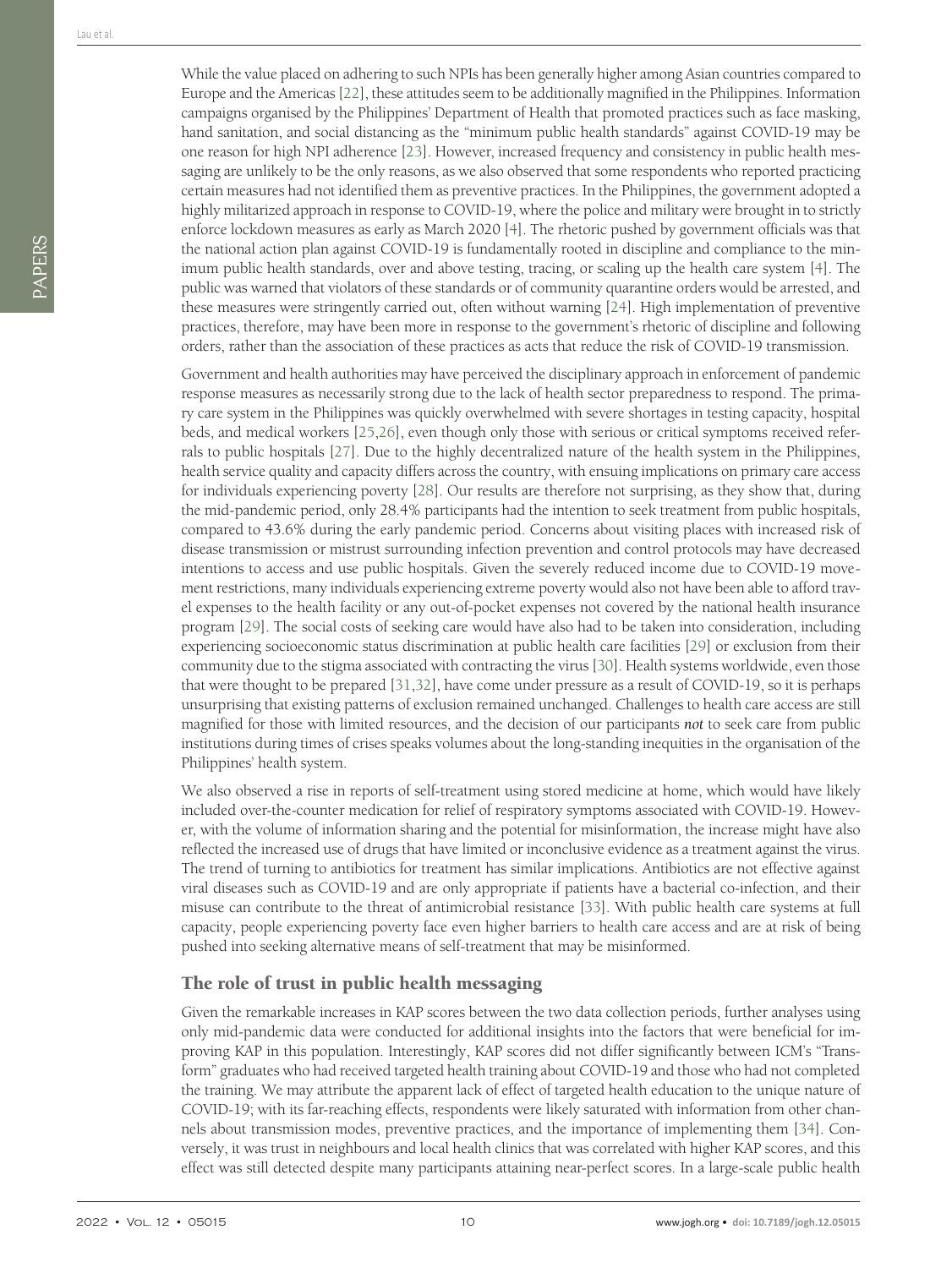crisis, while health education and public health messaging are exceedingly important, it appears that trust will help the messaging to be *accepted* [\[35](#page-12-15)[,36](#page-12-16)]. The punitive rhetoric in the Philippines, however, seems to be cultivating the opposite sentiment, with public surveys reporting decreasing satisfaction in the government's handling of the pandemic and confidence in health authorities [[37](#page-12-17)[,38\]](#page-12-18). While the militaristic and police-centric approach may have been effective in achieving high adoption of preventive practices in the short term, the long-term effects of such an approach that negates the importance of trust, on both the institutional and interpersonal level, are unknown. There is mounting evidence that trust is a crucial factor that predicts willingness to cooperate with behavioural guidelines to curb the spread of COVID-19, not only in government authorities, but in fellow citizens and science as well [[39\]](#page-12-19). The role of trust in strengthening the acceptance of public health communication will be important not only as we move into the next stages of the pandemic, but also for policies surrounding other infectious or non-communicable diseases.

## Strengths and limitations

The merit of this study is in its utilization of a repeated cross-sectional design, allowing for observation of how *timing* of data collection can drastically change KAP responses towards a disease, especially given COVID-19's speed and scale of spread, but there are also limitations that must be acknowledged. There may be the potential of selection bias in the study sample. During data collection, the survey enumerators were instructed not to survey households with confirmed or suspected cases of COVID-19, or households in which there was someone currently undergoing quarantine. However, this only accounted for 0.3% of all households in the initial sampling frame sought, so we do not anticipate this exclusion criterion substantially altered the study results. With regards to health training within "Transform" and its effect on participants' KAP scores, as the variable compared participants who had graduated from "Transform" (and therefore received the health training module on COVID-19) with those who had dropped out of the program before the training, we did not have a strict control group and were unable to make causal inferences. Also, as the survey results were based on self-reported rather than observed practices, some measures may have been overestimated due to social desirability bias. While we did not control for the possible effects of survey enumerators on responses, they had received training not to influence responses among participants.

Given the rapidly changing landscape of COVID-19, survey tools should also be updated as appropriate to capture the current state of knowledge and priorities. Future KAP studies, for example, should incorporate additional items to assess testing and vaccination. Additionally, as this study has demonstrated, KAP is time-sensitive, so it is imperative that studies report the time frame of data collection for meaningful interpretation of the results. This is likewise applicable to systematic reviews and meta-analyses of KAP studies, where the pooling of estimates without considering their position in the pandemic period should be avoided. As a complement to KAP studies, conducting qualitative research into determinants of trust in COVID-19 public health messaging and response measures would also be an important step to strengthen health service provision and access for populations experiencing poverty.

# CONCLUSIONS

The across-the-board increases in KAP towards COVID-19 observed in our study, alongside similar observations across multiple contexts and socioeconomic circumstances [\[21](#page-12-1)], reflect the extraordinary speed of information dissemination and behaviour change on a global scale over the course of the pandemic. While such trends are encouraging, it is important to bear in mind that the pandemic is rapidly evolving, and that the KAP items captured in our survey are only the most basic practices which are not comprehensive for long-term protection against the virus. With growing recognition that the pandemic will not simply end, there are several other measures being promoted in the transition to a "new normal", such as regular testing and vaccinations [\[40](#page-12-20)]. There is a need for continued conversations about inequities in the implementation and adoption of these measures. Due to the social and economic repercussions associated with the uptake of these measures, such as the out-of-pocket financial costs of testing [[41\]](#page-12-21), facing social stigma and exclusion if the test returns positive [\[42](#page-12-22)], and rampant misinformation surrounding the safety of vaccination, we may expect to see divergences in KAP among populations experiencing poverty going forward. We cannot assume that there will be a similar alignment in KAP towards other public health measures, as we had observed in this study. To help ensure that the KAP of this population will be responsive to the changing circumstances surrounding COVID-19 as the pandemic progresses, fostering trust in community members, health authorities and governments will be more important than ever.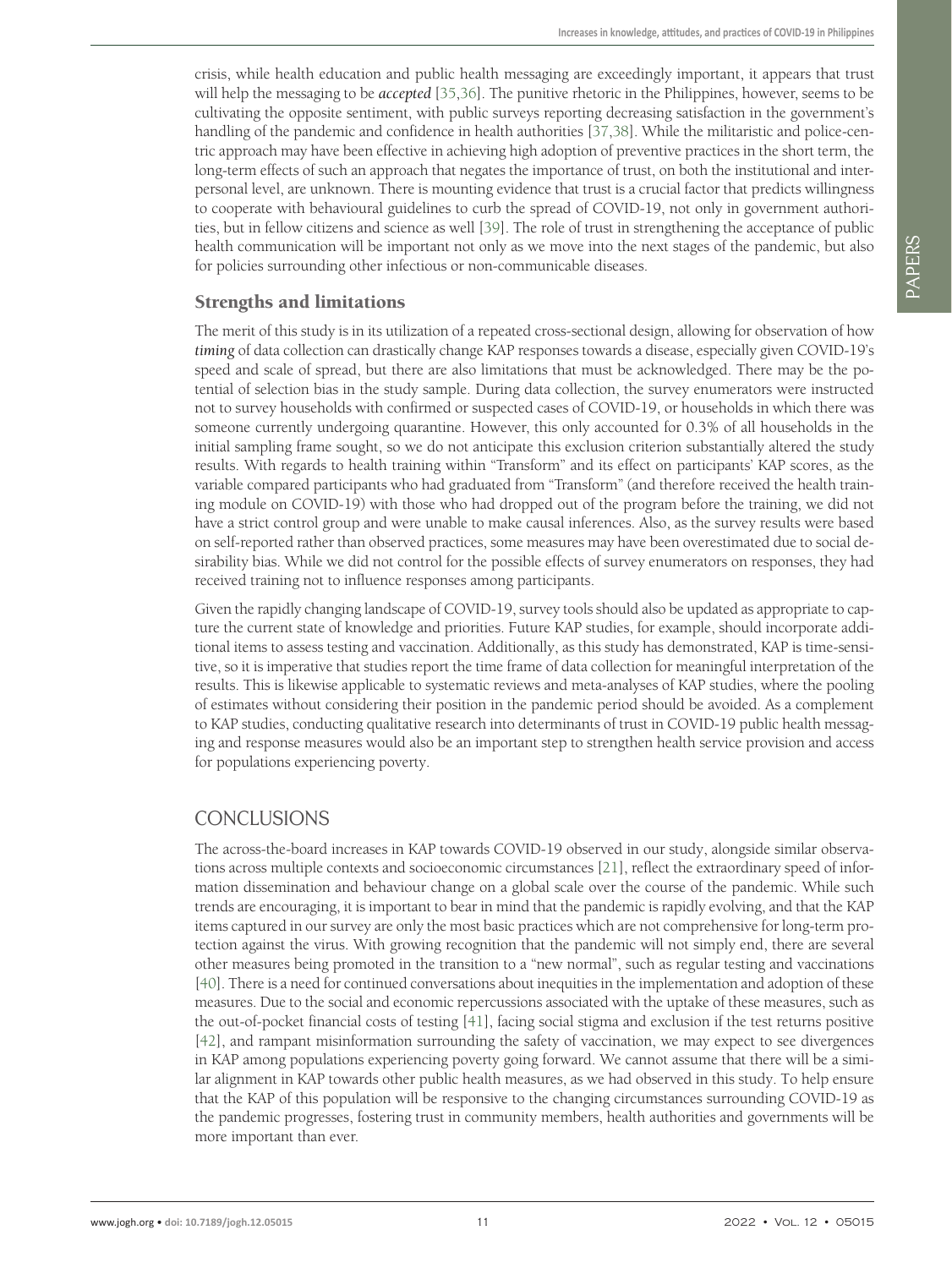REFERENCES REFERENCES

**Acknowledgements:** The authors acknowledge Hannah Ferrolino, Dwight Ariston, Jansel Ferma, Danilo Servano, and Charlott Toerrblanca for research and data assistance. We thank the ICM Metrics team and staff for data collection and are grateful to Charles Yu, Arvin Christian Aquino, and Joyce Garcia for the research partnership in the Philippines.

**Funding:** The project is partially funded by the Canadian Institutes of Health Research and the International Development Research Centre (440271). The data collected was conducted by ICM as part of its standard program monitoring and evaluation processes, but the authors are given full freedom in analysis and interpretation and publishing. ICM's programs are funded by a mix of private and public funding. Details are available on ICM's website [\(https://www.caremin.](https://www.caremin.com/about-icm#financials) [com/about-icm#financials](https://www.caremin.com/about-icm#financials)).

**Authorship contributions:** LLL designed the study, analysed and interpreted data, and wrote and edited the manuscript. NH contributed to data interpretation, wrote the original draft and edited the manuscript. DJG analysed and interpreted the data. MC supervised data collection and data analysis. WD and XW contributed to data interpretation, review and editing of the manuscript.

**Competing interests:** The authors completed the ICMJE Unified Competing Interest Form (available upon request from the corresponding author) and declare no conflicts of interest.

**Additional material**

<span id="page-11-9"></span>[Online Supplementary Document](https://jogh.org/documents/2022/jogh-12-05015-s001.pdf)

- <span id="page-11-0"></span>1 Haug N, Geyrhofer L, Londei A, Dervic E, Desvars-Larrive A, Loreto V, et al. Ranking the effectiveness of worldwide COVID-19 government interventions. Nat Hum Behav. 2020;4:1303. [Medline:33199859](https://www.ncbi.nlm.nih.gov/entrez/query.fcgi?cmd=Retrieve&db=PubMed&list_uids=33199859&dopt=Abstract) [doi:10.1038/s41562-020-01009-0](https://doi.org/10.1038/s41562-020-01009-0)
- <span id="page-11-3"></span>2 Department of Health Republic of the Philippines. COVID-19 Tracker. 2021. Available: https://doh.gov.ph/covid19tracker. Accessed: 22 July, 2021.
- <span id="page-11-1"></span>3 Department of Trade and Industry Republic of the Philippines. Comparative Matrix ECQ vs. MECQ. 2021. Available: https:// dtiwebfiles.s3-ap-southeast-1.amazonaws.com/COVID19Resources/Issuances+from+other+agencies/Comparative+Matrix+EC-Q+vs+MECQ+(revised).pdf. Accessed: 22 July, 2021.
- <span id="page-11-2"></span>4 Hapal K. The Philippines' COVID-19 response: Securitising the pandemic and disciplining the pasaway. J Curr Southeast Asian Aff. 2021;0:1-21. [doi:10.1177/1868103421994261](https://doi.org/10.1177/1868103421994261)
- <span id="page-11-4"></span>5 UP COVID-19 Pandemic Response Team. Estimating Local Healthcare Capacity to Deal with COVID-19 Case Surge: Analysis and Recommendations. 2020. Available: https://up.edu.ph/estimating-local-healthcare-capacity-to-deal-with-covid-19-case-s urge-analysis-and-recommendations/. Accessed: 23 August, 2021.
- <span id="page-11-5"></span>6 De Castro L, Lopez AA, Hamoy G, Alba KC, Gundayao JC. A fair allocation approach to the ethics of scarce resources in the context of a pandemic: The need to prioritize the worst-off in the Philippines. Dev World Bioeth. 2020.
- <span id="page-11-6"></span>7 Cho Y, Avalos JE, Kawasoe Y, Johnson D, Rodriguez RR. Mitigating the Impact of COVID-19 on the Welfare of Low Income Households in the Philippines: The Role of Social Protection (English). 2021. Available: http://documents.worldbank.org/ curated/en/698921611118950758/Mitigating-the-Impact-of-COVID-19-on-the-Welfare-of-Low-Income-Households-in-the-Philippines-The-Role-of-Social-Protection. Accessed: 23 August, 2021.
- <span id="page-11-7"></span>8 Lau LL, Hung N, Go DJ, Ferma J, Choi M, Dodd W, et al. Knowledge, attitudes and practices of COVID-19 among income-poor households in the Philippines: A cross-sectional study. J Glob Health. 2020;10:011007. [Medline:32566169](https://www.ncbi.nlm.nih.gov/entrez/query.fcgi?cmd=Retrieve&db=PubMed&list_uids=32566169&dopt=Abstract) [doi:10.7189/](https://doi.org/10.7189/jogh.10.011007) [jogh.10.011007](https://doi.org/10.7189/jogh.10.011007)
- 9 Hawkins RB, Charles EJ, Mehaffey JH. Socio-economic status and COVID-19-related cases and fatalities. Public Health. 2020;189:129-34. [Medline:33227595](https://www.ncbi.nlm.nih.gov/entrez/query.fcgi?cmd=Retrieve&db=PubMed&list_uids=33227595&dopt=Abstract) [doi:10.1016/j.puhe.2020.09.016](https://doi.org/10.1016/j.puhe.2020.09.016)
- <span id="page-11-8"></span>10 Lim K, Lau L, Cole D. Differential impact of a poverty alleviation program targeting the ultrapoor in the Philippines. 2017. Available: https://www.caremin.com/wp-content/uploads/2017/06/Website\_Research\_Targeting.pdf. Accessed: 25 August, 2021.
- <span id="page-11-10"></span>11 StataCorp. College Station, TX, USA.
- <span id="page-11-11"></span>12 R Core Team. R Foundation for Statistical Computing, Vienna, Austria.
- <span id="page-11-12"></span>13 Bekema JD. Pandemics and the punitive regulation of the weak: experiences of COVID-19 survivors from urban poor communities in the Philippines. Third World Q. 2021;42:1679-95. [doi:10.1080/01436597.2021.1913407](https://doi.org/10.1080/01436597.2021.1913407)
- <span id="page-11-13"></span>14 Luo F, Gheshlagh RG, Dalvand S, Saedmoucheshi S, Li Q. Systematic review and meta-analysis of fear of COVID-19. Front Psychol. 2021;12:661078. [Medline:34177712](https://www.ncbi.nlm.nih.gov/entrez/query.fcgi?cmd=Retrieve&db=PubMed&list_uids=34177712&dopt=Abstract) [doi:10.3389/fpsyg.2021.661078](https://doi.org/10.3389/fpsyg.2021.661078)
- <span id="page-11-14"></span>15 Luo Y, Yao L, Zhou L, Yuan F, Zhong X. Factors influencing health behaviours during the coronavirus disease 2019 outbreak in China: an extended information-motivation-behaviour skills model. Public Health. 2020;185:298-305. [Medline:32717671](https://www.ncbi.nlm.nih.gov/entrez/query.fcgi?cmd=Retrieve&db=PubMed&list_uids=32717671&dopt=Abstract) [doi:10.1016/j.puhe.2020.06.057](https://doi.org/10.1016/j.puhe.2020.06.057)
- <span id="page-11-15"></span>16 Howard J, Huang A, Li Z, Tufekci Z, Zdimal V, van der Westhuizen HM, et al. An evidence review of face masks against COVID-19. Proc Natl Acad Sci U S A. 2021;118:e2014564118. [Medline:33431650](https://www.ncbi.nlm.nih.gov/entrez/query.fcgi?cmd=Retrieve&db=PubMed&list_uids=33431650&dopt=Abstract) [doi:10.1073/pnas.2014564118](https://doi.org/10.1073/pnas.2014564118)
- 17 Leung NHL, Chu DKW, Shiu EYC, Chan KH, McDevitt JJ, Hau BJP, et al. Respiratory virus shedding in exhaled breath and efficacy of face masks. Nat Med. 2020;26:676-80. [Medline:32371934](https://www.ncbi.nlm.nih.gov/entrez/query.fcgi?cmd=Retrieve&db=PubMed&list_uids=32371934&dopt=Abstract) [doi:10.1038/s41591-020-0843-2](https://doi.org/10.1038/s41591-020-0843-2)
- 18 Rader B, White LF, Burns MR, Chen J, Brilliant J, Cohen J, et al. Mask-wearing and control of SARS-CoV-2 transmission in the USA: a cross-sectional study. Lancet Digit Health. 2021;3:e148-57. [Medline:33483277](https://www.ncbi.nlm.nih.gov/entrez/query.fcgi?cmd=Retrieve&db=PubMed&list_uids=33483277&dopt=Abstract) [doi:10.1016/S2589-7500\(20\)30293-4](https://doi.org/10.1016/S2589-7500(20)30293-4)
- <span id="page-11-16"></span>19 Cheng VCC, Wong SC, Chuang VWM, So SYC, Chen JHK, Sridhar S, et al. The role of community-wide wearing of face mask for control of coronavirus disease 2019 (COVID-19) epidemic due to SARS-CoV-2. J Infect. 2020;81:107-14. [Medline:32335167](https://www.ncbi.nlm.nih.gov/entrez/query.fcgi?cmd=Retrieve&db=PubMed&list_uids=32335167&dopt=Abstract) [doi:10.1016/j.jinf.2020.04.024](https://doi.org/10.1016/j.jinf.2020.04.024)

PAPERS

Lau et al.